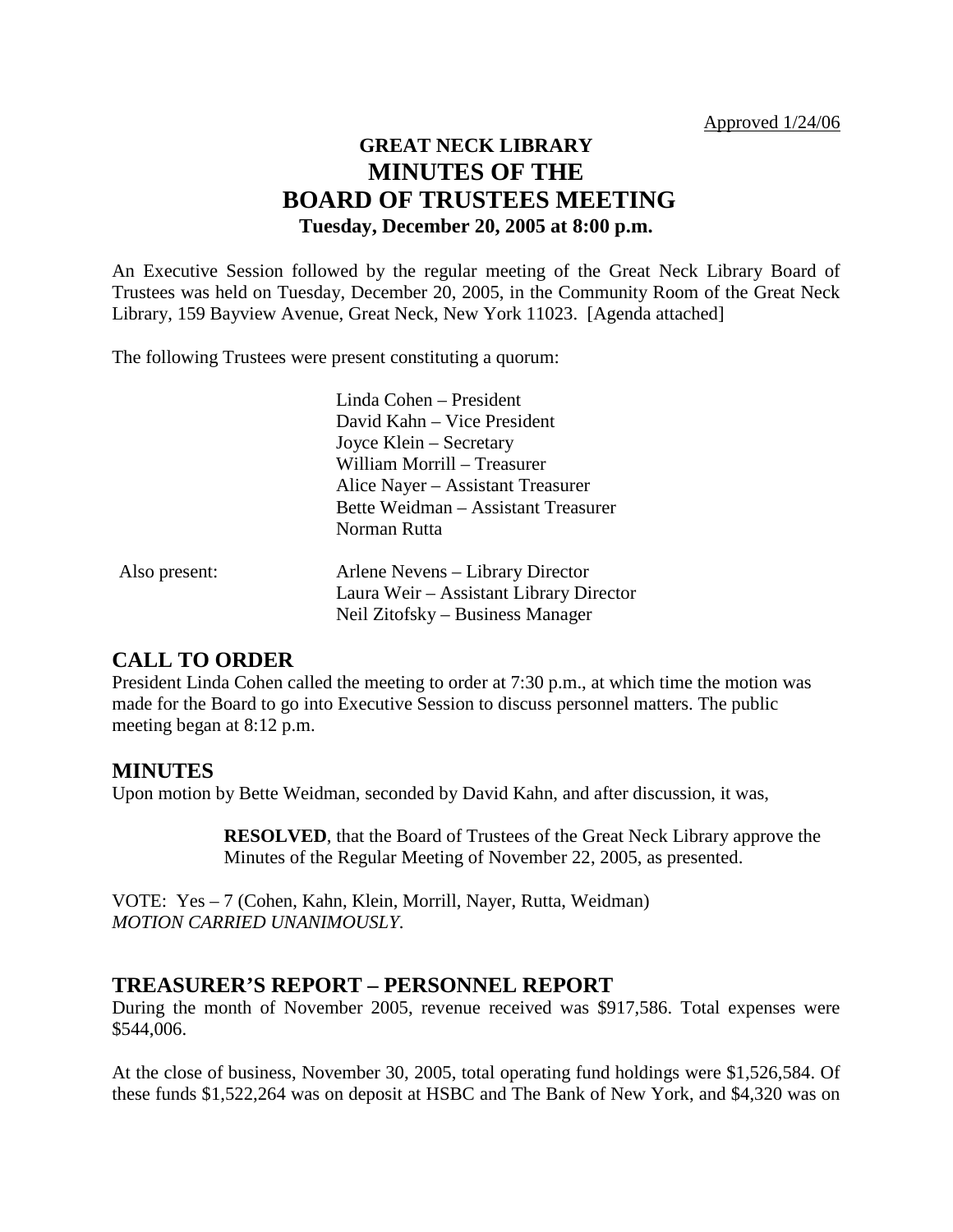hand in Petty Cash funds at Main and the Branches. This compares to a November 30, 2004, balance of \$730,990.

Additionally, the balance of the Main Building and Special Services fund was \$867,924; the Automated Library fund was \$56,132; the Restricted Gift fund was \$46,334; the Branch and Special Services fund was \$114,934. These funds totaled \$1,085,324 on October 31, 2005. The November 30, 2004, total was \$1,188,304.

Upon motion by William Morrill, seconded by Joyce Klein, and after discussion, it was,

**RESOLVED,** that the Board of Trustees of the Great Neck Library accept the December 20, 2005, Treasurer's Report with the Personnel Changes of November 19, 2005, through December 16, 2005.

Public Comments: Donald Aronson

VOTE:Yes – 7 (Cohen, Kahn, Klein, Morrill, Nayer, Rutta, Weidman) *MOTION CARRIED UNANIMOUSLY.*

Upon motion by William Morrill, seconded by David Kahn, and after discussion, it was,

**RESOLVED,** that the Board of Trustees of the Great Neck Library authorize the Treasurer, who has reviewed all checks and supporting documentation, to pay the persons named in the Check Register dated November 19, 2005 through December 16, 2005, Paid Checks numbered 0021739 through 0021743, 0021803 through 0021808, 1162 and 32648 through 32706 and To-Be-Paid Checks numbered 32707 through 32817, the sums set against their respective names, amounting in the aggregate to \$608,901.22.

VOTE:Yes – 7 (Cohen, Kahn, Klein, Morrill, Nayer, Rutta, Weidman) *MOTION CARRIED UNANIMOUSLY.*

#### **DIRECTOR'S EPORT** (attached)

The Director provided the following answers for three questions that were asked by members of the audience at the previous Board meeting. The all-in-one pcs were installed only at Main and not the branches because of a lack of space at Main. The all-in-one pcs cost anywhere between \$700 to \$800 each, more than what it costs the computer department to rebuild a computer. Another disadvantage is that if the keyboard is broken, the entire unit would have to be replaced. Maintenance has checked the squeaky floor at Parkville and has determined that it squeaks from age and that there is no danger to the public. The lease at the Lakeville Branch will expire in May 2007.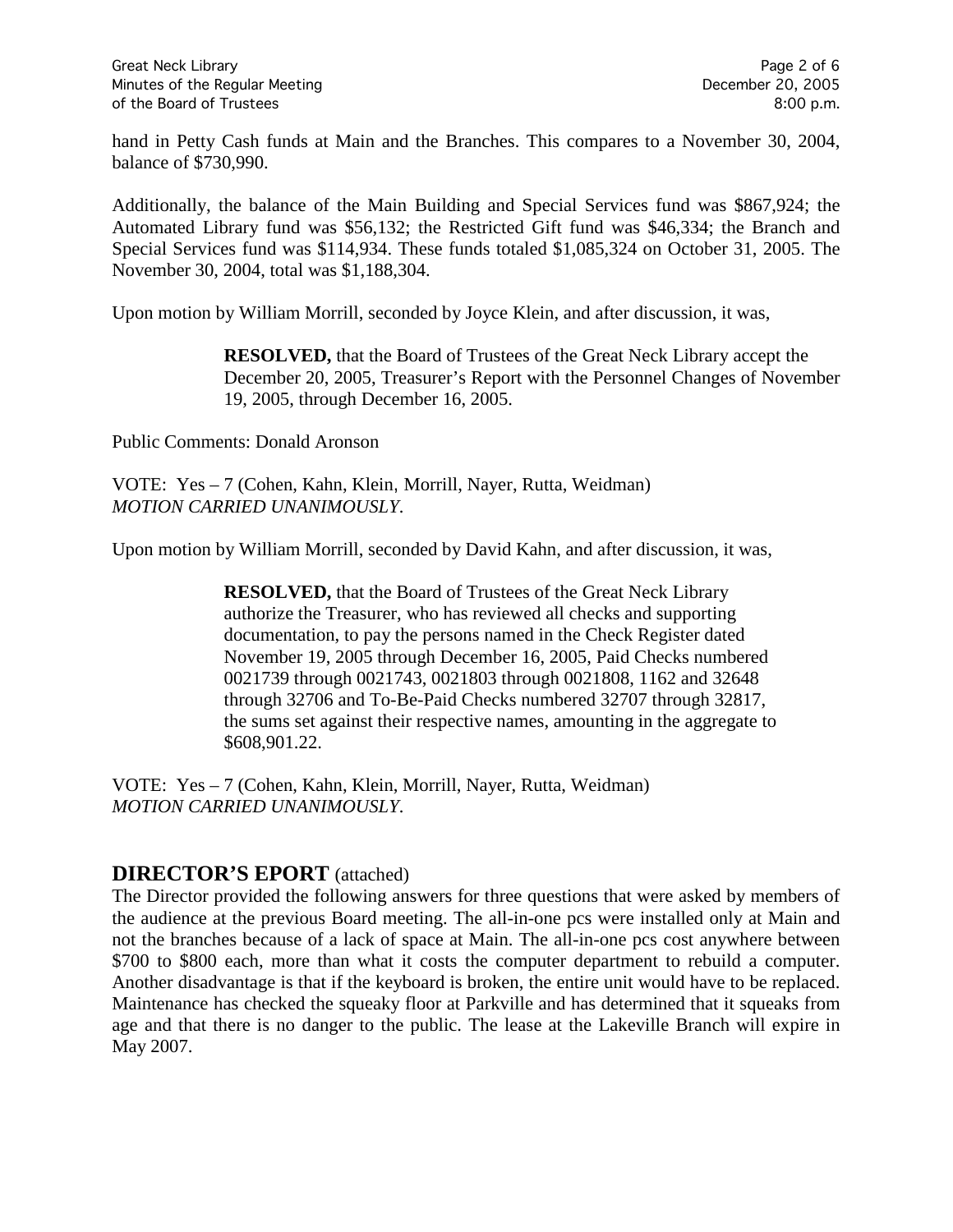The elevator at Main is out of order and hopefully will be fixed by the following day because books were been being [orrected 1/24/06] transported via the staircase.

Director Nevens is involved, but is not a member, in the newly established Gold Coast Rotary in Lake Success. They have a book donation project to which the Library donated 16 boxes of books. A very lovely thank you letter was received form them.

President Cohen and Director Nevens attended the New York Times Awards for Librarian of the Year ceremony and reception in New York City. There were pictures available at the meeting for the trustees to see. Assistant Director Laura Weir reported that she attended the reception for Harriett Fargnoli at the Nassau Library System and Harriett received a lovely glass plaque. Trustee Kahn asked that the Minutes include that Harriett Fargnoli's nomination for the New York Times Librarian of the Year Award was a wonderful tribute from a 10 year old [Jonah Klempner].

Rafe Leiber from the Town of North Hempstead, addressing the issue of the Library's newsletter mailing to resident apartment dwellers, indicated that the Town had similar problems. They worked with the Plaza and Villages in Great Neck and incorporated their list into the Town's list and the Library may want to try doing the same thing.

Public Comments: Marianna Wohlgemuth, Rafe Lieber, Jo Ann Farley

# **OLD BUSINESS**

# Outdoor Book Drop

Upon motion by Norman Rutta, seconded by Joyce Klein, and after discussion, it was,

**RESOLVED,** that the Board of Trustees of the Great Neck Library approve the purchase and installation of an outdoor drive-up book drop at a cost not to exceed \$11,000 to be charged to the Main Building and Special Services fund, pending Town approval.

Two book drops, one for books and the other for audio-visual materials, and the concrete slabs for the foundation would cost approximately \$10,500. The Director shared her concerns that placing the book drops in the oval in the parking lot would create a traffic hazard. The Library's insurance company has also expressed its concern about employee transporting materials from the oval to the ramp along Bayview Avenue especially in inclement weather. The Town of North Hempstead was contacted as to whether any permit was necessary. A meeting was set for January 5, 2006 with the Town Supervisor and the Building Commissioner. A lengthy discussion ensued.

Public Comments: Carol Frank, Deborah Rabizadeh, Jay Confino, Varda Solomon, Donald Aronson, Stanley Romaine, Steven Hirsch, Martin Sokol

Upon motion by David Kahn, it was,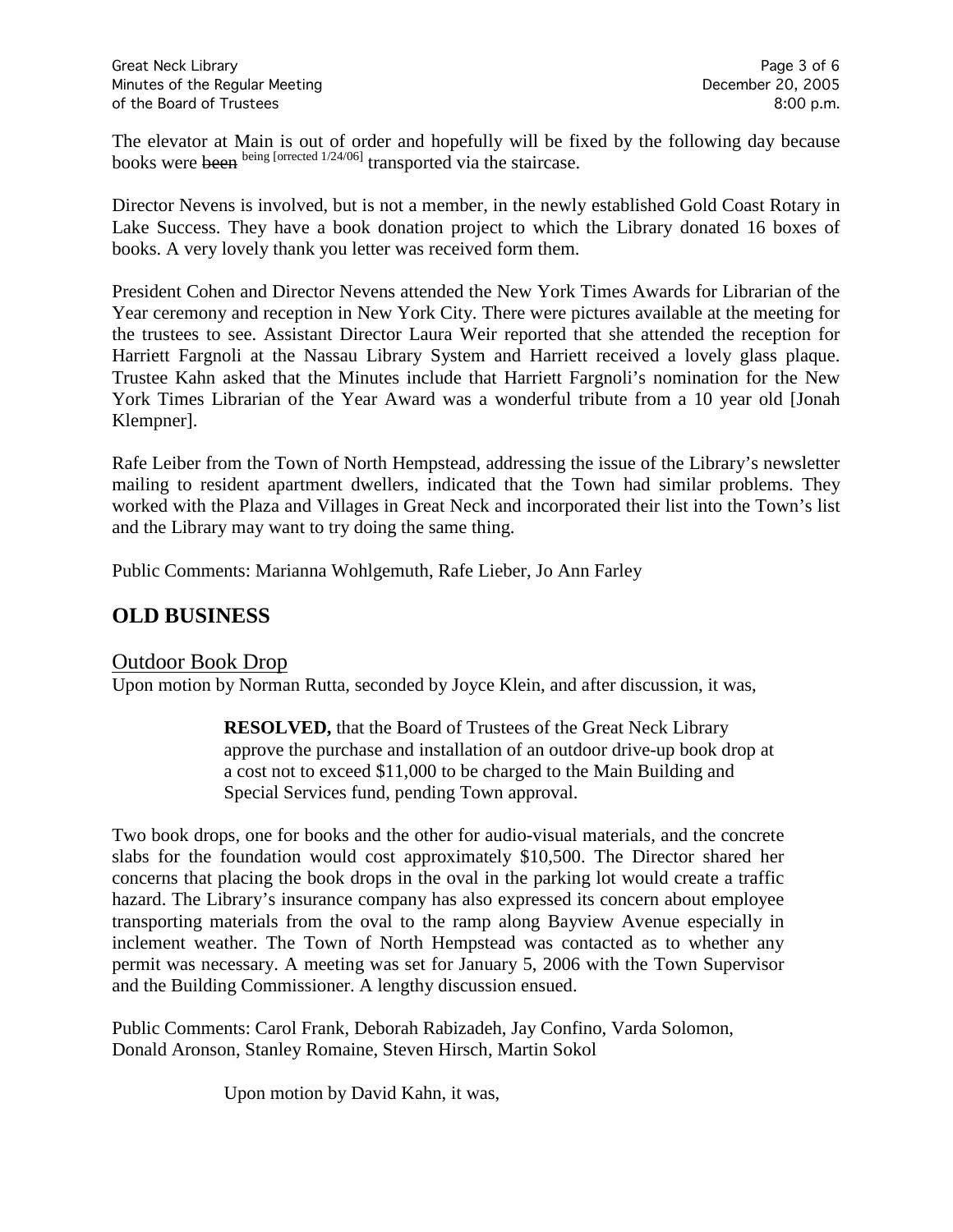**RESOLVED,** that the Board of Trustees of the Great Neck Library table the motion to purchase and install an outdoor drive-up book drop until the January 24, 2006 Board meeting [at that time the Board would have had the necessary information from the Town of North Hempstead.]

VOTE:Yes – 4 (Kahn, Klein, Nayer, Weidman); No – 3 (Cohen, Morrill, Rutta). *MOTION CARRIED*

# **NEW BUSINESS**

Department Heads Staff Association Contract Upon motion by David Kahn, seconded by Joyce Klein, and after discussion, it was,

> **RESOLVED,** that the Board of Trustees of the Great Neck Library ratify the Memorandum of Agreement (attached) dated November 22, 2005 between the Great Neck Library and the Great Neck Library Department Heads Association.

VOTE:Yes – 7 (Cohen, Kahn, Klein, Morrill, Nayer, Rutta, Weidman) *MOTION CARRIED UNANIMOUSLY.*

#### Administrative Staff Contract

Upon motion by Alice Nayer, seconded by Bette Weidman, and after discussion, it was,

**RESOLVED,** that the Board of Trustees of the Great Neck Library approve the reappointment of Roslyn Gill as Staff Accountant, Marjorie Malcolm as Administrative Assistant, Neil Zitofsky as Business Manager and Laura Weir as Assistant Director, and authorize and direct the President to execute Letters of Employment between the Board of Trustees and above mentioned individuals for a four-year period, January 1, 2006 through December 31, 2009, with salary increases as outlined in the attached document.

Public Comments: Marianna Wohlgemuth, Marietta DiCamillo, Unidentified Lady

VOTE:Yes – 7 (Cohen, Kahn, Klein, Morrill, Nayer, Rutta, Weidman) *MOTION CARRIED UNANIMOUSLY.*

#### Page Salaries

Upon motion by Bette Weidman, seconded by David Kahn, and after discussion, it was,

**RESOLVED,** that the Board of Trustees of the Great Neck Library approve the attached Page Salary Schedule dated December 20, 2005, with an effective date of January 1, 2006.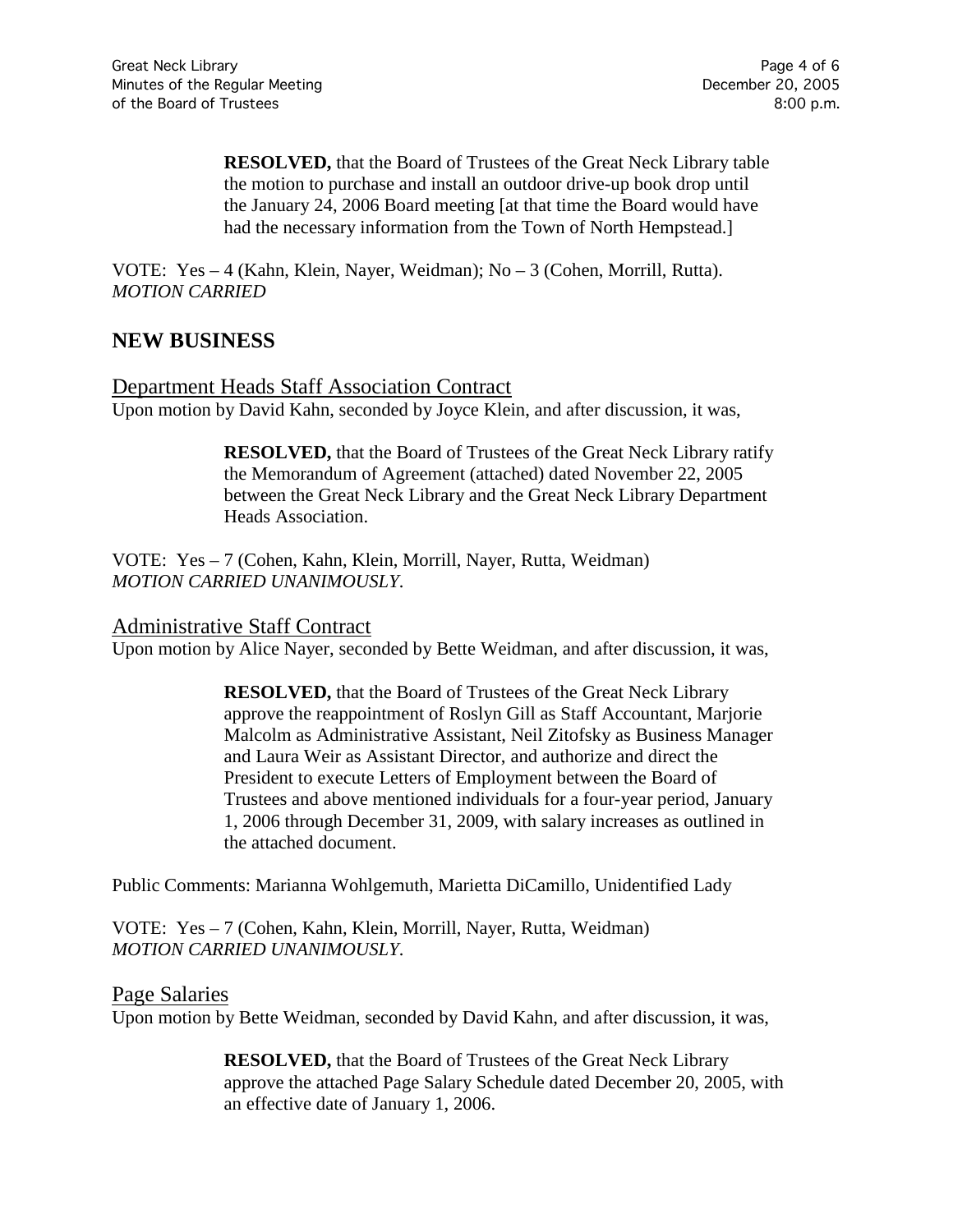VOTE:Yes – 7 (Cohen, Kahn, Klein, Morrill, Nayer, Rutta, Weidman) *MOTION CARRIED UNANIMOUSLY.*

# Reading History

There have been frequent requests from our patrons that they would like to go back and view what they have read. With the latest update to our online catalog, this feature is now available whereby the patron can activate an "opt in" command. If this option was selected and a patron's record was subpoenaed, according to the USA Patriot Act, such records would have to be released to law enforcement officers. The Great Neck Library has long protected the confidentiality of its records, including circulation. The "opt in" enhancement could be turned on with a disclaimer. This item will be placed on the January 24, 2006 meeting for an official vote.

Public Comments: Jay Confino, Dan Nachmanoff, Donald Aronson, Steven Hirsch, Carol Frank, Emanuel Kline

#### Proposed Bylaw Changes: re Election

David Kahn, Chair of the Policy/Bylaws Committee reported on the recommendations of the Policy Committee Meeting of December 13, 2005 as follows:

- **Using the Nassau County Board of Election list of eligible voters** would disenfranchise persons who are not registered voters or those who are not citizens, although individuals in both these groups may pay taxes for the Library.
- **Using the Nassau County Board of Election list and/or having a library card** would include most residents. The Committee voted 3-1 to propose this to the Board as the rule to be adopted.
- **Using residency in the Library district as the sole criterion** would be the most inclusive form of eligibility but could not be administered as it would be difficult to create voting rolls.
- **Requiring a library card** is the present rule but the Committee voted 3-1 against retaining it.

An informal discussion followed and the consensus of the Board was to place it on the agenda of the January 24, 200 meeting for a formal vote and if carried, it will be referred to Counsel to draft specific language. If this were to be in place for the October 2006 election, the Board would have to call a Special Meeting of the Association to vote on this proposal.

Public Comments: Jo Ann Farley, Karen Rubin, Emanuel Kline, Marianna Wohlgemuth, Steven Hirsch